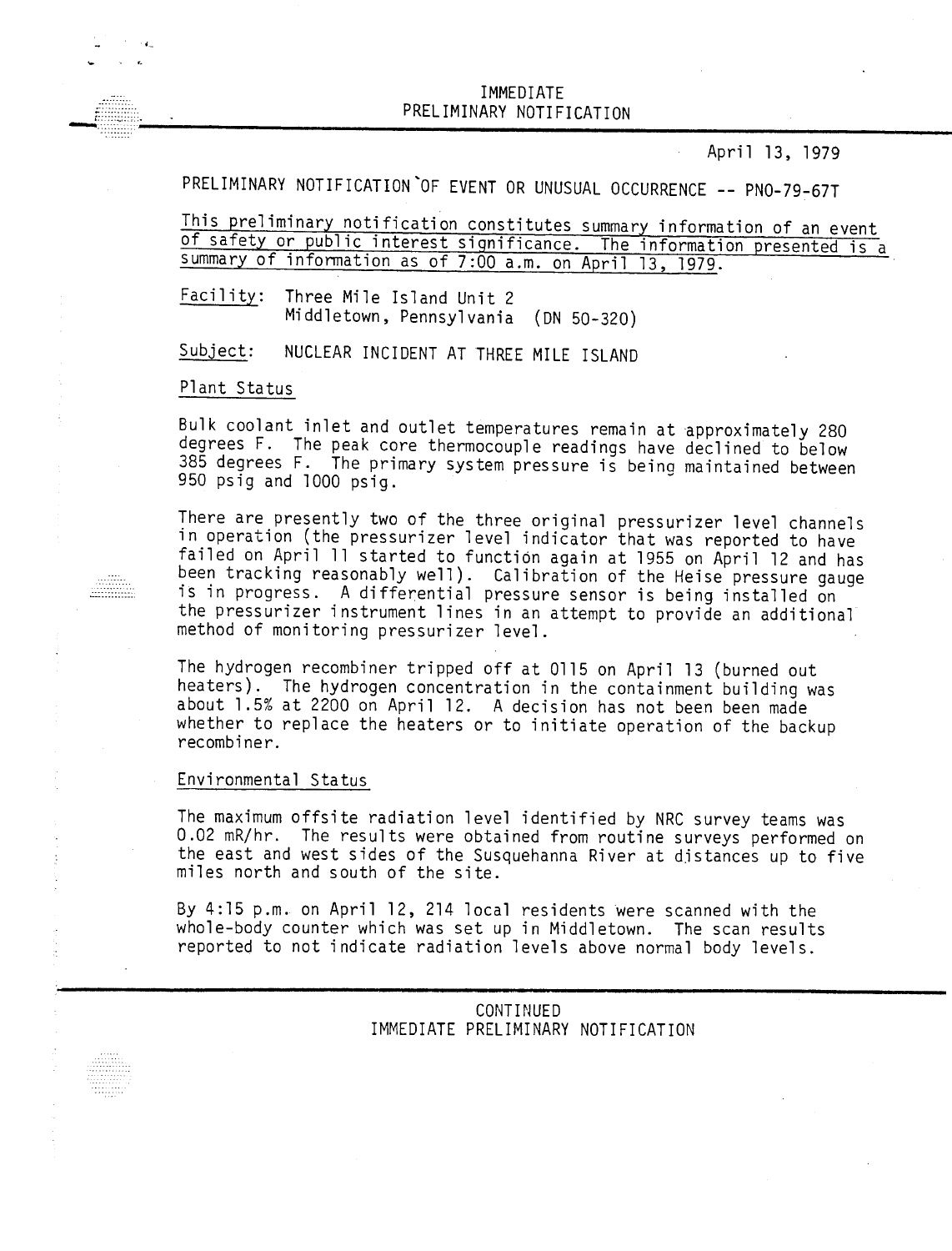Continued Page 2  $\frac{1}{2}$ 

 $\sim$   $\cdot$ 

---------------<br>----------------

April 13, 1979 PNO-79-67T

The following Aerial Measuring System surveys were conducted on April 12. Winds were calm during these surveys.

| lime          | Max. Radiation Level | Distance from Site |
|---------------|----------------------|--------------------|
| 0938 - 1016   | $0.03$ mR/hr         | l mile             |
| $1510 - 1603$ | $0.01$ mR/hr         | 1000 feet          |

The NRC took a 24-hour air sample near the observation center starting at 1600 hours on April 11, 1979. The results indicated less than 2.2 picocuries per cubic meter of iodine-131. The 10 CFR 20 limit for iodine-13l is 100 picocuries per cubic meter.

Dose rates (47 locations) as measured by NRC thermoluminescent dosimeters for the past 24-hour period of April 12, are in close agreement with expected natural background levels.

Samples of air, water, soil and vegetation continue to be analyzed by Federal agencies. DOE reported the following positive results:

2 of 30 vegetation samples yielded 80 to 260 microcuries per  $\mathcal{S}^{\text{quare}}$  meter (uCi/m<sup>2</sup>) iodine-131. The minimum detectable activity MDA) is 30 uCi/m<sup>2</sup>. The remaining 28 samples were below MDA. 12 soil samples were less than the MDA of 600 uCi/m2.

All air and water analyses by DOE and EPA were less than the MPC in 10 CFR 20.

Exposures of Met Ed and Contractor personnel from March 29 to April 11 are:

| Dose Range<br>(Whole Body<br>Gamma)                                                                                                 | Number in Range                      |
|-------------------------------------------------------------------------------------------------------------------------------------|--------------------------------------|
|                                                                                                                                     |                                      |
| $100 - 250$ mrem<br>251 - 500 mrem<br>501 - 750 mrem<br>751 - 1000 mrem<br>1000 - 2000 mrem<br>2000 - 3000 mrem<br>3000 - 4000 mrem | 118<br>25<br>12<br>2<br>3<br>0<br>3* |
|                                                                                                                                     |                                      |

\* Reported in PNO-79-67K

| CONTINUED |                                    |
|-----------|------------------------------------|
|           | IMMEDIATE PRELIMINARY NOTIFICATION |